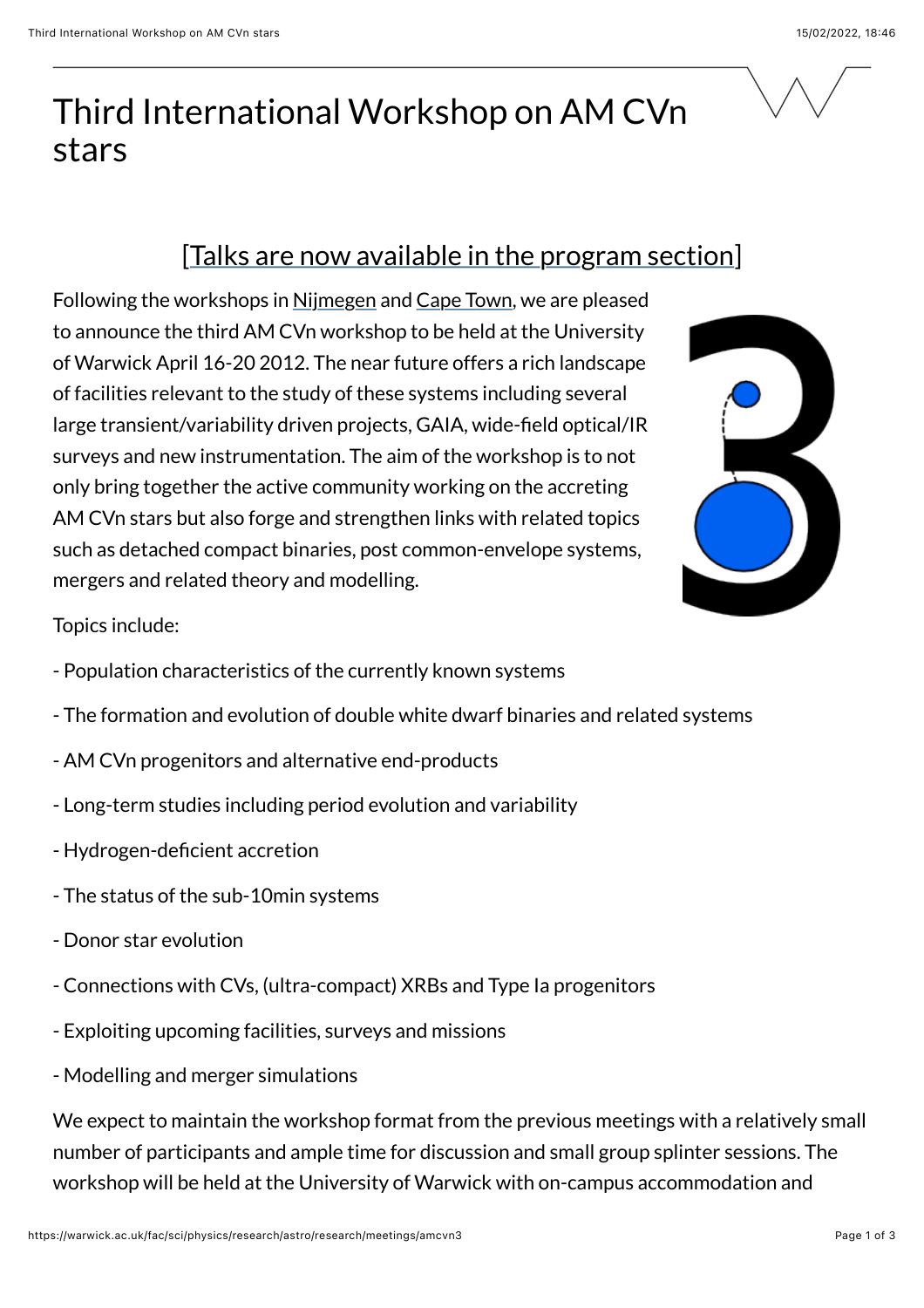facilities available for participants. There will be a welcome reception during the evening of the 15th with the scientific program starting on the Monday morning, wrapping up Friday lunchtime.

Formal registration for the workshop is now open. We recommend you register as soon as possible, and we will be accepting registrations till February 1st 2012. Accommodation is offered in our on-campus hotels at 84£ per night which includes taxes, breakfast as well as internet access in the rooms (see [Arden](http://www2.warwick.ac.uk/conferences/arden) and [Radcliffe](http://www2.warwick.ac.uk/conferences/radcliffe) links for more information, both are a very short walk from the conference venue). For those arriving on Sunday, the Sunday night is available at a reduced rate of £60. In addition, we will collect a £130 registration fee to cover the cost of coffee and lunch breaks. We are planning a social trip on the Wednesday afternoon as well as a conference dinner, please indicate your interest in either of these on the form.

Payment can be settled in person during the workshop (either using cash or credit card). We do ask you to let us know as soon as possible if anything changes with respect to your attendance since we will be booking rooms on the basis of your registration form, and cancellation charges will apply.

The University of Warwick is located in central England with Birmingham as the [nearest](http://www2.warwick.ac.uk/about/visiting/directions/international/), and most convenient, large airport and is [well-connected](http://www2.warwick.ac.uk/about/visiting) by public transport (Coventry being the closest train station). For those that are considering extending their visit, the central location of Warwick University ensures that many other UK destinations are within easy reach. For example, fast trains to London take a little over an hour from nearby Coventry train station. Closer by are a number of smaller towns and villages including Kenilworth and Warwick which both have a castle and Stratford-upon-Avon, the birthplace of Shakespeare. Slightly further afield, the rural region of the Cotswolds to our West offers a variety of destinations and attractions.

We look forward to seeing you in Warwick,

Danny Steeghs, Gijs Nelemans, Matt Wood, Patrick Woudt (SOC)

[Contact us](https://warwick.ac.uk/fac/sci/physics/contact/)



**IOP** | Institute of Physics **Juno Champion** 

y f